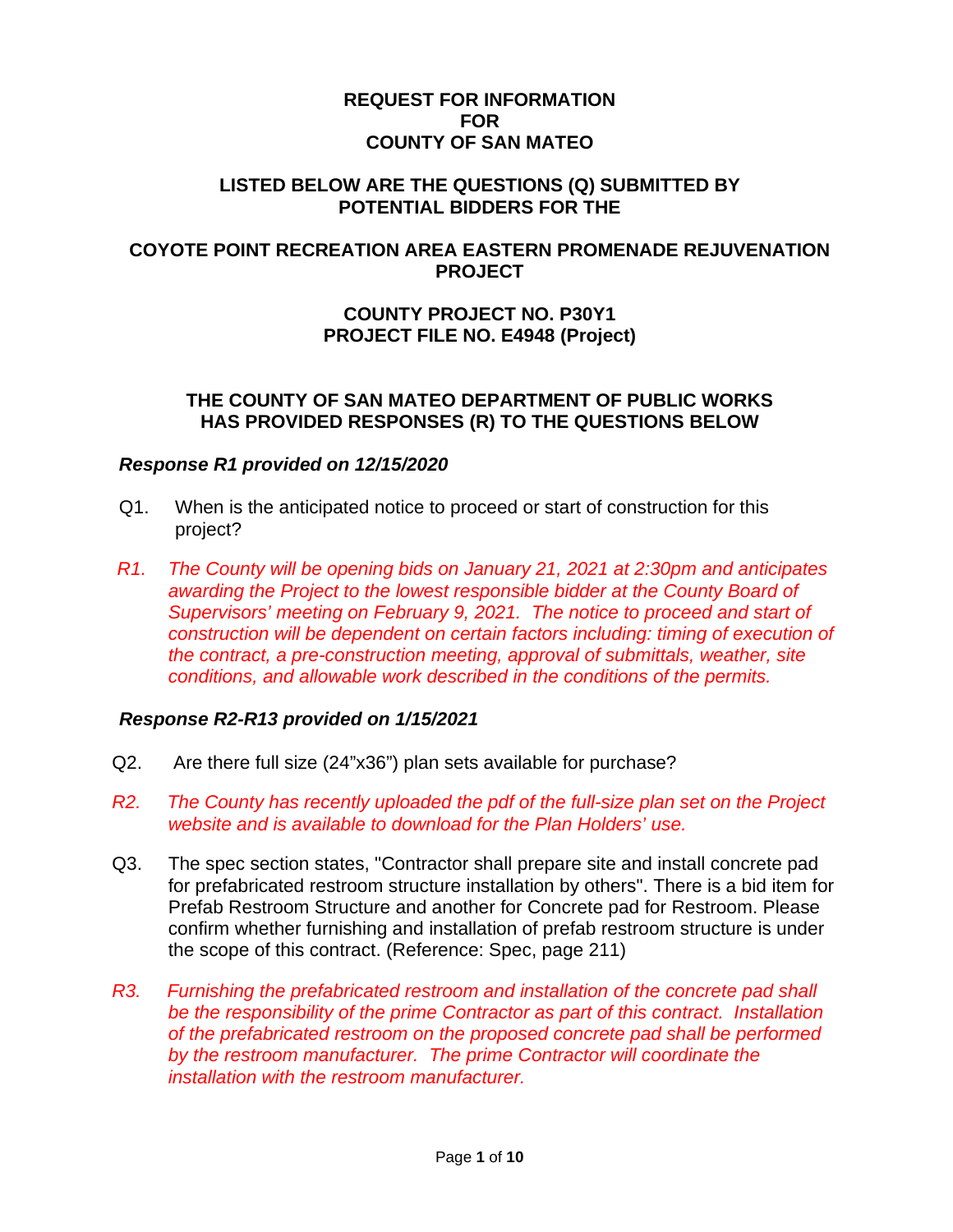- Q4. Please provide detailed requirements for the prefab restroom structure describing area, number of internal units, material of construction, number of shower units, restroom capacity, etc.
- *R4. The prefabricated restroom building shall be Public Restroom Company 275- FAM-ST model or approved equal, as shown on Detail 1 on Sheet C-5.*
- Q5. Existing contour elevations are not shown on the Existing Conditions Plan. Please provide CAD files or plans with existing contour elevations for earthwork quantity take off.
- *R5. Site rough grading earthwork quantities are on Plan Sheet G-1. Please use this information for the estimate. The County has also issued Addendum No. 1, dated January 14, 2021 for the revised Plan Sheet EX-1 (rev) to show the existing contour elevations.*
- Q6. There is no irrigation shown for native seed mix, which is indicating on plan sheets L-2 and L-4. Please confirm that native seed mix is non-irrigated.
- *R6. Please refer to Plan Sheets L-9 and L-10 for irrigation lines to be installed. Most of the Erosion Control Seed Mix areas appear to be non-irrigated, however, the Contractor is responsible for the installation and maintenance of the planting, and the Erosion Control Seed Mix is part of the planting. Refer to Specification Sections 21-3.01 and 21-5.01 for additional information.*
- Q7. None of the sand suppliers in the Bay area are able to meet the Beach Fill Sand specs. The response we received indicates the sand required for this project is finer than available. Please review the gradations and direct the bidders to approved sand suppliers. (Reference: Spec, page 159)
- *R7*. *Contractor to base beach sand fill bid item with the closest match they can acquire from sand suppliers and submit a table or curve indicating the material gradation. Sand suppliers in the Bay Area include:*
	- *- [https://www.lehighhanson.com/products/aggregates/sand-and-gravel](https://protect-us.mimecast.com/s/OkNiCo2njRIJzrkVF1tsI_)*
	- *- [http://www.dutragroup.com/materials-aggregates-dredging-marine](https://protect-us.mimecast.com/s/n5bRCpYokwTP8n50fDrmLa)[construction.html?id=35](https://protect-us.mimecast.com/s/n5bRCpYokwTP8n50fDrmLa)*
	- *- [https://www.lindmarine.com/services-products/sand-and-gravel/](https://protect-us.mimecast.com/s/fF7YCqxplRIG589yuQ6yfT/)*
	- *- [https://www.graniterock.com/products/sand](https://protect-us.mimecast.com/s/7T27CrkqmZFXv8xRhyR7FQ)*
	- *- [http://www.polarismaterials.com/products/products-and-markets/fine-sand/](https://protect-us.mimecast.com/s/AnsGCv2x8qIo67vncooWQW/)*
	- *- [https://www.teichert.com/materials/teichert-aggregates/](https://protect-us.mimecast.com/s/6bKOCwpyK9cX1GoEh8C4aY/)*
- Q8. The AC spec section states, payment for furnishing asphalt concrete (Type B) and aggregate base, and for sawcutting of existing asphalt concrete pavement, shall be paid for separately. There is no separate item for AB or sawcutting. Please confirm if it is incidental to the Asphalt Concrete bid item.
- *R8*. *Sawcutting of existing asphalt concrete or concrete pavement shall be incidental to Bid Item No. 8, Remove Concrete Curb, Gutter and Sidewalk, and Asphalt Concrete Paving and Concrete/Masonry Wall. Subgrade for asphalt concrete paving in roadway areas shall be cement treated base, see Plan Sheet PV-1*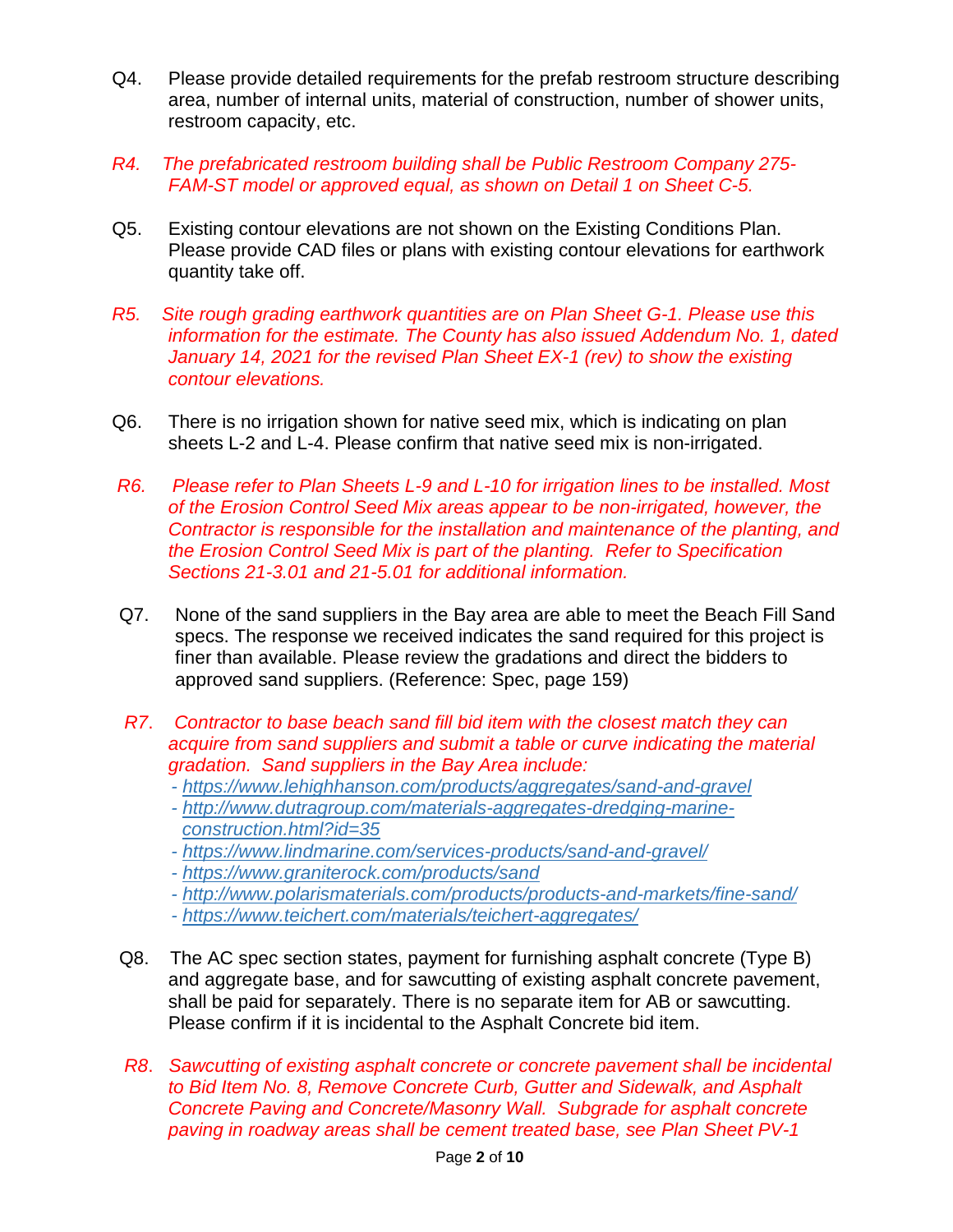*(rev), Bid Item No. 90 and Specification Section 200. Aggregate base associated with concrete paving, curb, gutter and sidewalk described in Section 51 shall be included in those various contract items of work.*

- Q9. Is the 15kv cable per drawing E-3 ALU or Copper? Do you have any specs of the specified cable?
- *R9*. *The cable is copper. The Specifications for the cable are included in the electrical specifications in Section 86.*
- Q10. Where is the Bid Item #34 Vehicular Concrete Paving located on the plans?
- *R10*. *The County has issued Addendum No. 1, dated January 14, 2021 with revised Plan Sheets HC-1 (rev), PV-1 (rev), and C-2 (rev) to show the location of the Vehicular Concrete Paving.*
- Q11-1. According to the Construction General Permit (CGP) adopted September 2, 2009, Risk Determination must be made as part of the project planning and prior to the submittal of Project Registration Documents (PRDs). Is this project a Risk Level 1, 2 or 3?
- *R11-1. The Contractor's Qualified SWPPP Developer (QSD) shall be responsible for providing all Project Registration Documents (PRDs) including the SWPPP and Risk Level determination.*
- Q11-2. Please confirm that all Project Registration Documents (PRDs) will be developed, submitted and amended or revised by an agent or employee of the Owner (QSD).
- *R11-2. The Contractor's Qualified SWPPP Developer (QSD) shall be responsible for providing all Project Registration Documents (PRDs) including the SWPPP and Risk Level determination to the assigned County staff.County staff will enter the data to be submitted to the State Water Board.*
- Q11-3. According to the Construction General Permit (CGP) adopted September 2, 2009, a Discharger is defined as the Legally Responsible Person (LRP). A LRP is defined as the person who possesses title on the land. Accordingly, we assume that all compliance actions required of a Discharger will be executed by the owner. Please confirm.
- *R11-3. The LRP shall be an authorized representative from the County of San Mateo.*
- Q11-4. If the project is a Risk Level 2 or Risk Level 3 the Qualified SWPPP Practitioner (QSP) will develop a Rain Event Action Plan (REAP). The plan is to be developed for all phases of construction 48 hours prior to any likely precipitation event. Please confirm that the REAP will be completed by an agent or employee of the owner (QSP).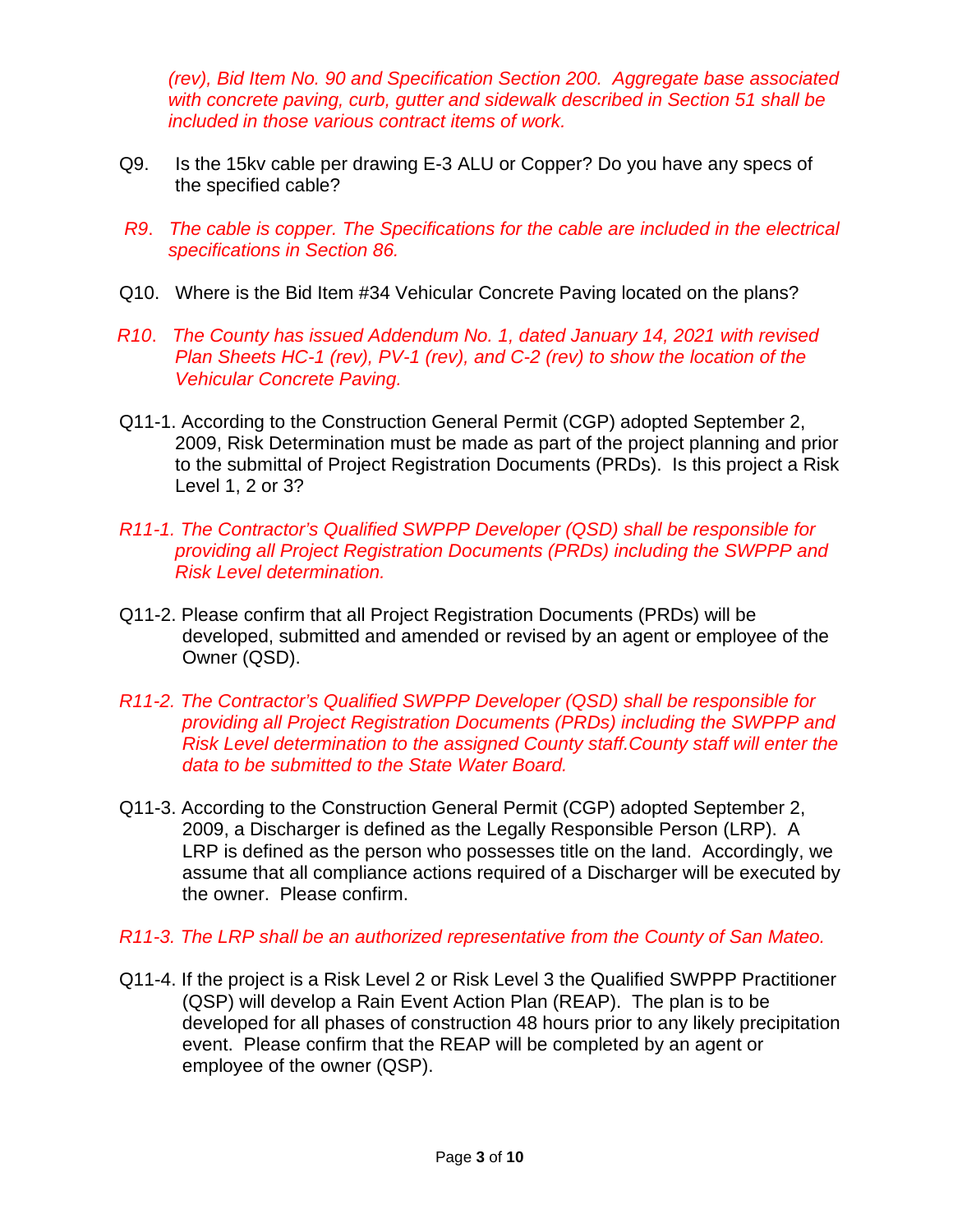- *R11-4. The Contractor's Qualified SWPPP Developer (QSD) shall be responsible for providing all Project Registration Documents (PRDs) including the SWPPP and REAP.*
- Q11-5. If the project is a Risk Level 2 or Risk Level 3, how many Likely Precipitation Events should be included in the bid?
- *R11-5. If the project is a Risk Level 2 or 3, the Contractor shall quantify and make their own assumptions of likely precipitation events to be included in the bid.*
- Q11-6. If the project is a Risk Level 2 or Risk Level 3, how many Qualifying Rain Events should be included in the bid?
- *R11-6. If the project is a Risk Level 2 or 3, the Contractor shall quantify and make their own assumptions of qualifying rain events to be included in the bid.*
- Q11-7. Will all costs for maintenance, protection, and implementation of the RAIN EVENT ACTION PLAN, as developed by the QSP, be completed on a time and materials basis?
- *R11-7. The costs for maintenance, protection, and implementation of the RAIN EVENT ACTION PLAN (REAP), as developed by the Contractor's QSP, shall be completed as part of the Water Pollution and Erosion Control bid item (lump sum basis).*
- Q12-1. Is the 6" mainline live or dry?
- *R12-1. The attached sketch (Exhibit A - "Excerpt from U-1") shows the proposed Irrigation Point of Connection to an existing pressurized irrigation main.*
- Q12-2. Is there an existing backflow preventer? There isn't one called out in the plans.
- *R12-2. There are no existing backflow preventers located within the Project area. However, there are two existing backflow preventers for this water system within Coyote Point Park.*
- Q12-3. Local San Mateo Native Nurseries will not likely have the plant quantities needed to cover the job. Central Coast Wild, our nursery, collects seeds from San Mateo & we wanted to know if we can supply plants or if other native plant nurseries in the area can supply the plants.
- *R12-3. Plant material shall be sourced (for example, seeds collected) from San Mateo County (per Planting Note 5, Sheet L-3). It is acceptable for plants to be grown outside of San Mateo County.*
- Q13. Who is to supply Electrical Panel "A" for site electrical needs that is to be located in the new restroom building?
- *R13. The Contractor will determine the supplier for the Electrical Panel "A". At this time, the supplier is unknown.*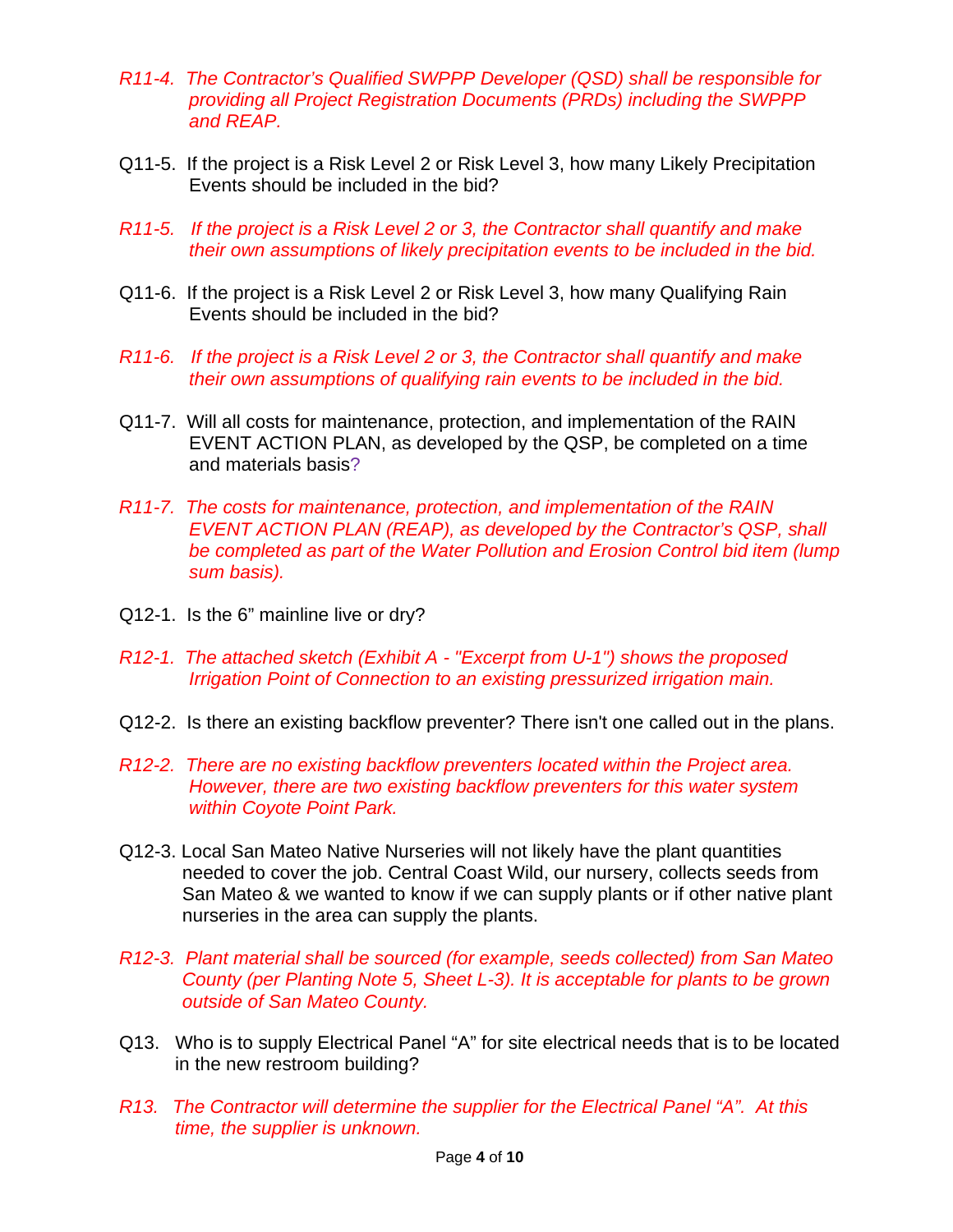*The RFI's listed below were received and submitted after January 8, 2021. The County has provided responses to R14 through R27, submitted after the deadline, but will not be providing responses to additional RFI's.*

- Q14. Header at AC pathways: Detail 5 on Sheet C-1 states wood stakes to be at 3" OC – is this correct?
- *R14. Wood stakes shall be at 3 feet on center. Please see Addendum No. 3 for the revised Sheet C-1 (rev).*
- Q14. Header at AC Pathways: Detail 5 on Sheet C-1 calls out for 2"x12" but I am being told there is a 1"x12" but not a 2"x12". Why would you require a 12" header to restrain 5.5" pavement section?
- *R14. It is acceptable to use a similar recycled composite wood/plastic header product by other manufacturers that provides a 2"x8" minimum header. Please see Addendum No. 3 for the revised Sheet C-1 (rev).*
- Q-15. Entry Sign notes on the plans state sign to furnished by the County but the specifications (111-4) state contract to provide and install. Could you please clarify who is furnishing the sign?
- *R-15. The entry and lifeguard signs shall match the other signs at Coyote Point Park. County Parks Department will provide the entry and lifeguard signs only, and the Contractor shall furnish and install the post(s) and mount the signs, as directed.*
- Q-16*.* Entry Sign Could you please provide some detail for the sign so we have a rough idea of what we are installing. Is it a concrete sign with a concrete base? Is it a metal/wood sign with one or two posts wood/metal posts?
- *R-16.* Entry sign shall match the other entry signs within the Coyote Point Park. Entry sign shall be similar to the western promenade sign shown below.

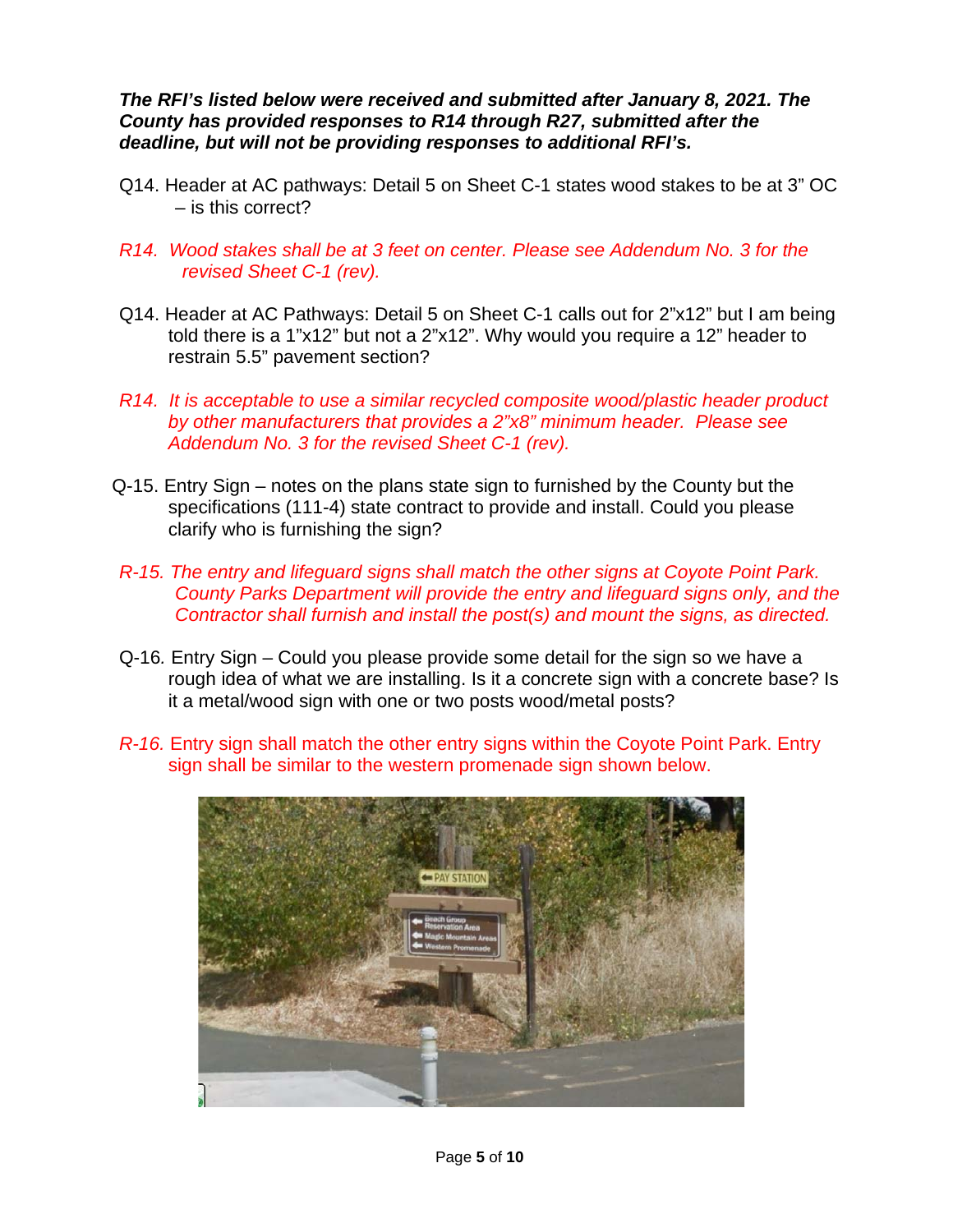Q-17*.* Deepened Curb and Gutter (located on Sheet HC-1) – are the curbs highlighted in red the only deepened curb and gutter locations (Detail 7 on Sheet C-1)?



*R-17. Location of deepened curb and gutter highlighted in red below.*



Page **6** of **10**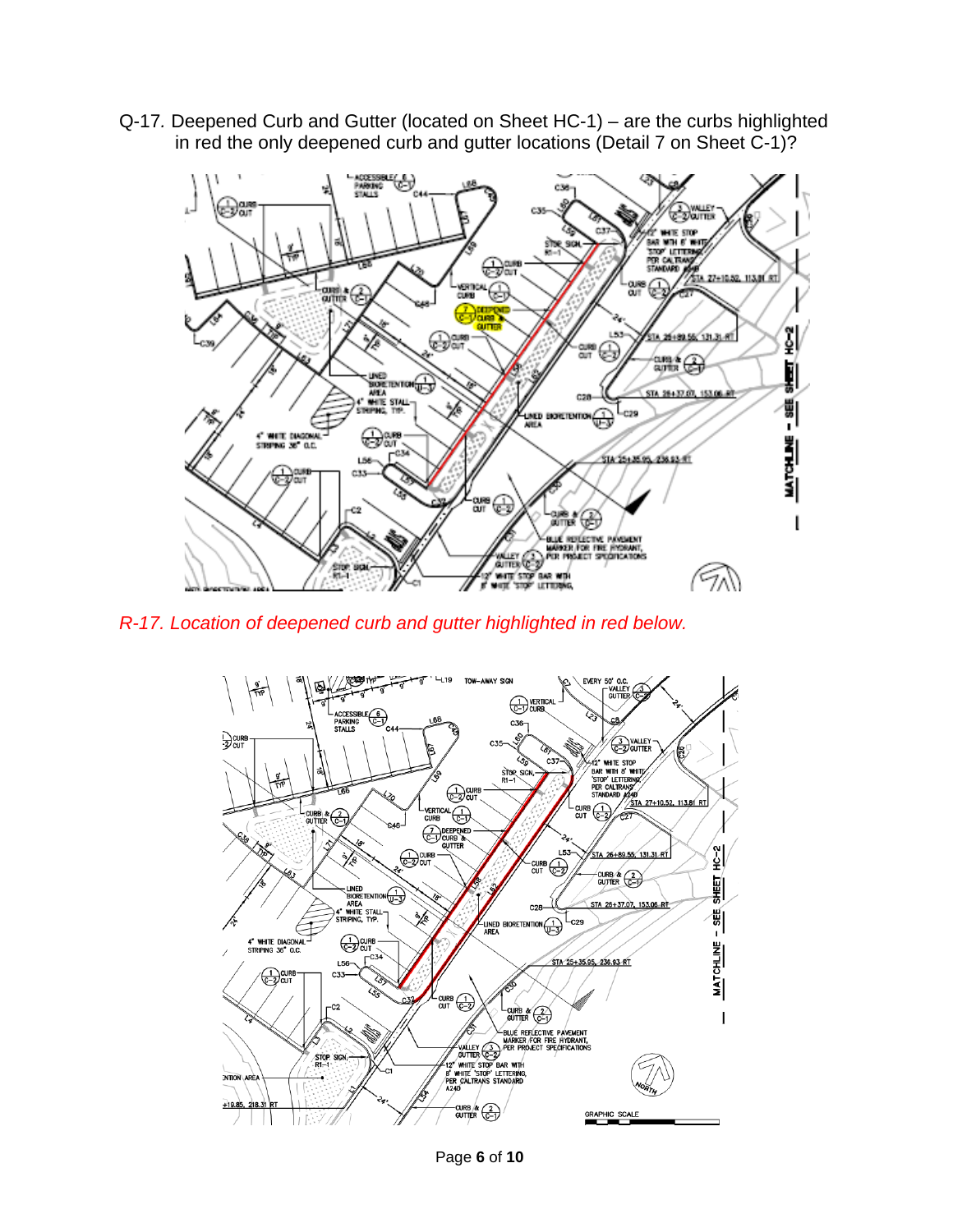- Q-18. Bulletin Board It states Bulletin Board to be provided by the county. It appears to be installed on the restroom. Can any detail as to the installation method be provided.
- *R-18. No detail for installation method can be provided at this time. The Bulletin Board provided will be approximately 24" x 36" with a protective locking case with vents.*
- Q-19. Plan sheet PV-1 shows the new Bay Trail and various walkways to be constructed with 1.5" Asphalt on 4" Class II Agg. Base. The bid quantity for Item #29 – Asphalt Concrete – 1950 ton is equal to the quantity of asphalt in the parking areas. Where is the asphalt paving and the aggregate base for the asphalt walkways paid for?
- *R-19. Bid Item #29, Asphalt Concrete, revised quantity shall be 2,070 tons which includes pedestrian and vehicular asphalt paving. Please see Addendum No. 3 for revised quantity*.
- Q-20. Note 1 of Detail 8/C-1 SIDEWALK WITH TURNED DOWN EDGE requires installation of an expansion joint along the back of curb. However, the fourth paragraph of Section 51-2 Class 3 Concrete states "Concrete curbs and gutters shall be poured monolithically with the sidewalks, driveway openings, and access ramps …". Which is correct? Also, if an expansion joint is required along the back of curb, do we need to install dowels (spaced at xx) into the curb?
- *R-20. The sidewalk with turned down edge shall not be poured monolithically with the concrete curbs and gutters, sidewalks, driveway openings and access ramps. The sidewalk shall be doweled using ½" x 18" smooth dowels with paper sleeves at 18" O.C..*
- Q-21. Plan sheets U-1 & L-1 show a drinking fountain at the new restroom. However, there is no pay item for it. Is it included in this contract?
- *R-21. The drinking fountains are part of the prefabricated restroom building structure bid item and are included in this contract.*
- Q-22. Seat Walls There are 3 seat wall shown on sheet L-1. Based on the standard detail table on this same sheet it appears only one of the seat walls is to receive the Topseat by Streetlife but the bid quantity is for 2 ea. Do all 3 of the seat walls receive the wood topseat? Please clarify.
- *R-22. Detail callouts on Sheet L-5 show two of the three Seatwalls labeled 2/L-5 as Type B, and one Seatwall labeled 2/L-5 as Type A. Notes 4 & 5 within Detail 2 on Sheet L-5 show that Type A Seatwalls shall include the wood Topseat as shown, and that Type B shall not include the wood Topseat,with top of wall set at 1'-6" above Finish Grade.*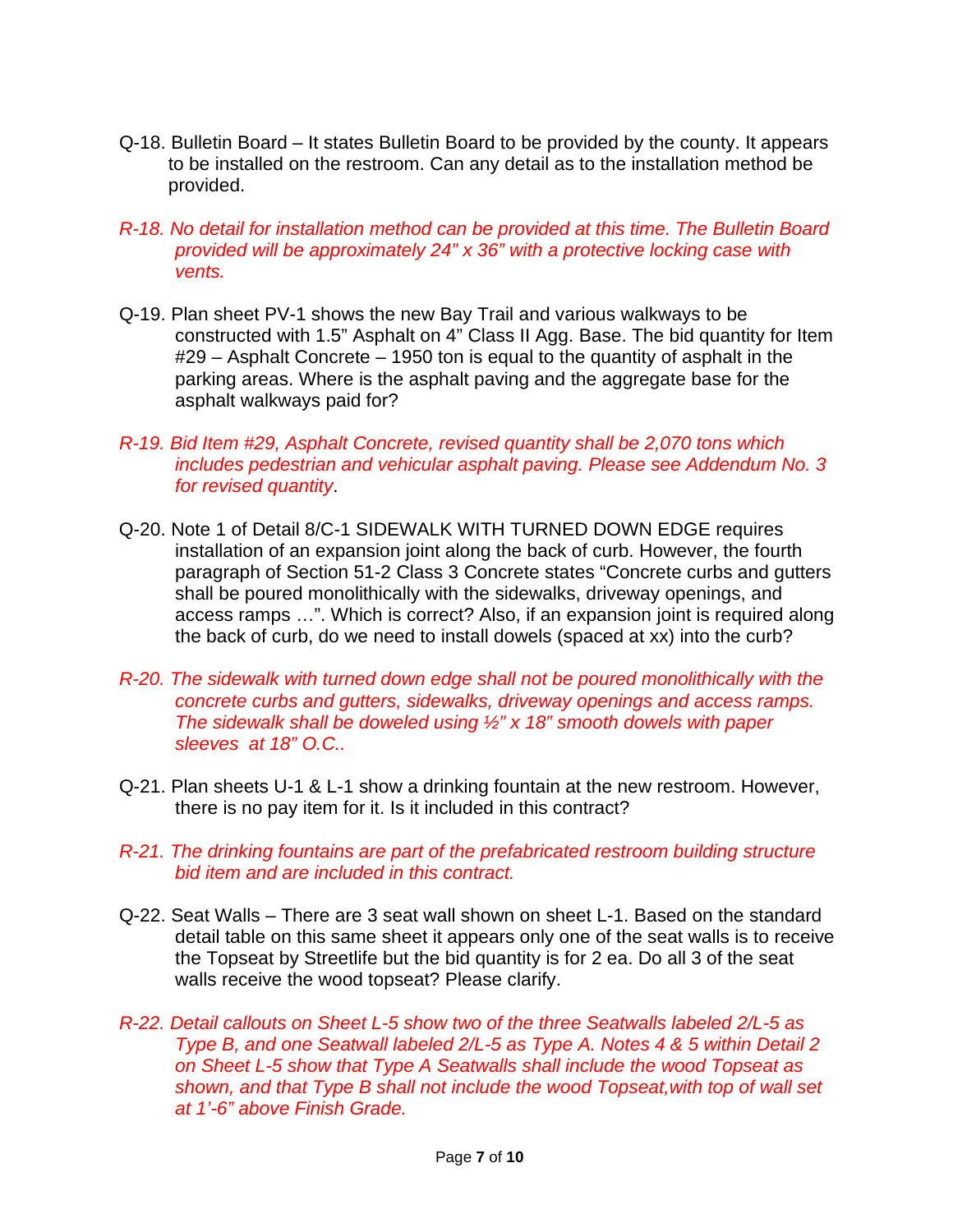- Q-23-1. Detail 1/L-5 BATTERED CONCRETE SEATWALL (TYPE A) Note 2 states "FINAL WALL FOOTING DIMENSIONS TO BE DETERMINED BY THE ENGINEER." Please provide the dimensions (height x width – at base and top) so we can provide a competitive bid.
- *R-23-1. Scale dimensions of wall from Plan view within Detail 1 on Sheet L-5, to determine width at top of wall. See Civil drawings for elevations of top of sand (on beach side) to determine depth of bottom of wall (and therefore, width at bottom of wall).*
- Q-23-2. Detail 1/L-5 BATTERED CONCRETE SEATWALL (TYPE A) Bid Item 37 states "Battered Concrete Seatwall (4' Width)". However, the bottom of wall per Section A-A is scaled at 2'-6" (the top is 2'-0"), and plan sheet 13 shows the bottom of wall is 1.5' wide. Which is correct?
- *R-23-2. Width of wall varies, as shown in Detail 1 on Sheet L-5. Scale dimensions from detail.*
- Q-23-3. Detail 1/L-5 BATTERED CONCRETE SEATWALL (TYPE A) The height of the wall per Section A-A is scaled at 2'-4". Please confirm.
- *R-23-3. Per Section view in Detail 1 on Sheet L-5, height of wall varies, depending on finish grade at beach sand.*
- Q23-4. Detail 1/L-5 BATTERED CONCRETE SEATWALL (TYPE A) The detail states "9 EQ SPACES" for the locations of the "REVEAL" within the 40' long walls. This equates to 4.45' spacings. Will the long (373') section of wall require a "REVEAL" at this same spacing? Or can the spacing be increased (i.e. – 20' O.C.)?
- *R-23-4. The intent of the drawings is for spacing of reveal to be the same for each Battered Concrete Seatwall (reveals are intended to be Skateboard deterrents).*
- Q-23-5. Detail 1/L-5 BATTERED CONCRETE SEATWALL (TYPE A) Please define the area that "Lamp Black" color for paving (Note 4) is required (i.e. – only the Promenade Paving area between the wall and the AC paving). Also, please state how many pounds of "Lamp Black" color is required per CY.
- *R-23-5. Lampblack color for paving is required for all concrete sidewalk. 1-lb of Lampblack per CY of concrete shall be used.*
- Q-23-6. Detail 1/L-5 BATTERED CONCRETE SEATWALL (TYPE A) Do the expansion joints for the Promenade Paving area require caulk too?
- *R-23-6. Expansion joints shall include Polyurethane Sealant to match integral concrete color.*
- Q-24-1. Detail 2/L-5 CONCRETE SEATWALL (TYPE B) Do these seatwalls (3 total) require color (i.e. – Mesa Beige C-12) like Detail 1?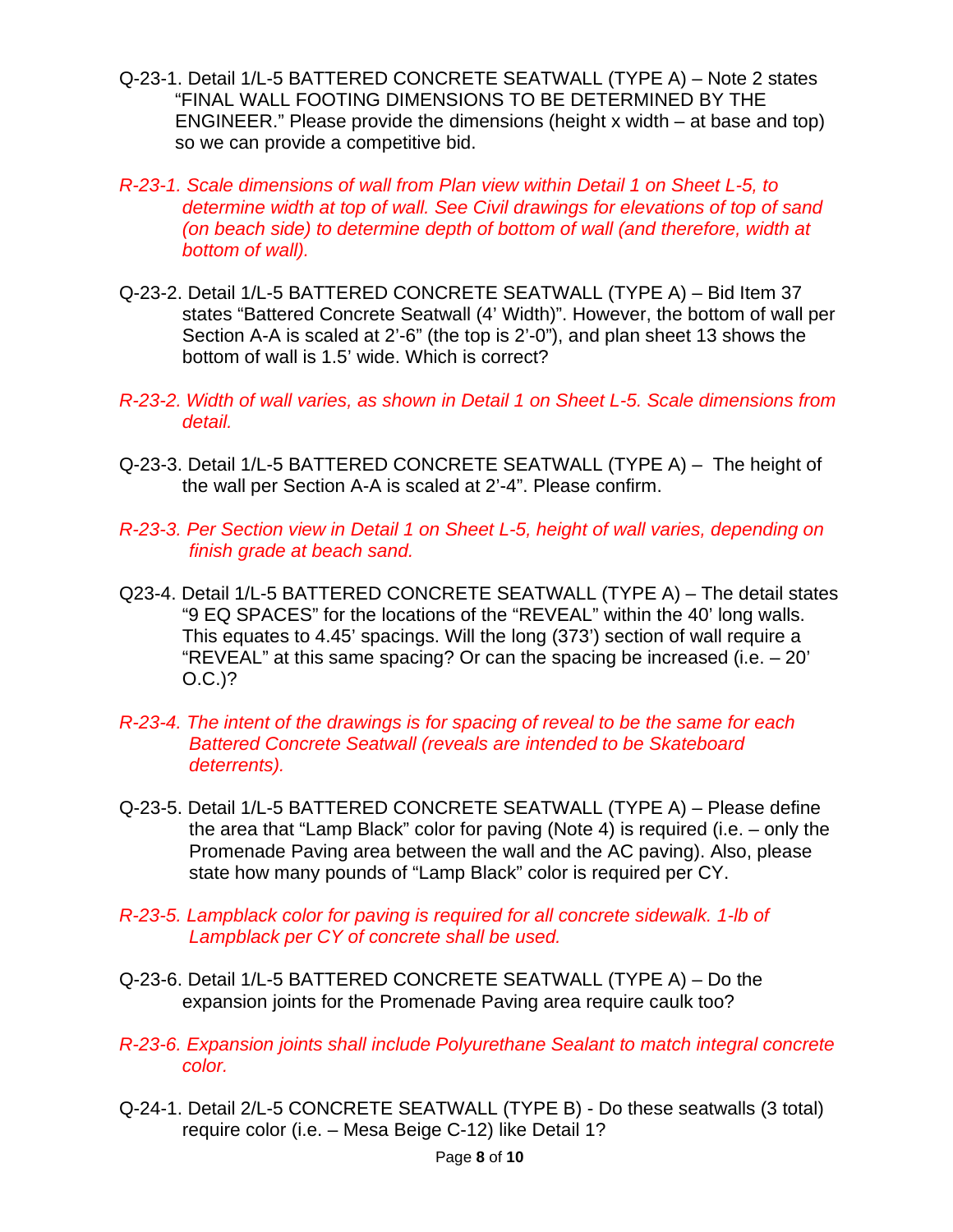### *R-24-1. This seatwall is not intended to include integral color.*

- Q24-2. Detail 2/L-5 CONCRETE SEATWALL (TYPE B) -What is the width of the seatwall? It scales at 1'-4".
- *R-24-2. Scale dimension of seatwall width from Section view within Detail 2 on Sheet L-5.*
- Q24-3. Detail 2/L-5 CONCRETE SEATWALL (TYPE B) Note 3 states "SCORING, JOINTS, AND LAYOUT SIMILAR TO DETAIL 1 ...". The "REVEAL" per Detail 1 is at 4.45' spacing. However, the ELEVATION SECTION per Detail 2 states "EXP. JOINT W/ BUTYL CAP, LOCATE 20 O.C." and no "REVEAL" is depicted. Which is correct?
- *R-24-3. Reveal shown on Detail 1 on Sheet L-5 is not intended to be part of seatwall shown on Detail 2 on Sheet L-5. Expansion joint shall be 3/8" wide.*
- Q-24-4. Detail 2/L-5 CONCRETE SEATWALL (TYPE B) Please confirm that the "TYPE A" concrete seatwall (described in Note 4) is referring to the same Detail 2; it should not be confused with BATTERED CONCRETE SEATWALL (TYPE A) depicted in Detail 1.
- *R-24-4. Notes 4 & 5 in Detail 2 on Sheet L-5 describe the different types of Concrete Seatwall. These are not the same as the Battered Concrete Seatwall, shown in Detail 1 on Sheet L-5.*
- Q-25. Bid Item 81 "Wood Topseat Benches" has a bid quantity of 2 Each. However, there is only one(1) "TYPE A" concrete seatwall shown on plan sheet L-1. Please clarify.
- *R-25. See response in R-22.*
- Q-26. Bid Item 82 "Wood Bench at Retaining Wall" has a bid quantity of 1 Each. However, there are two (2) retaining walls. Are there supposed to be two (2) wood benches? Also, what are the dimensions of the bench?
- *R-26. There are 2 locations of Wood Bench at Retaining Wall. Scale dimensions of Wood Bench at the retaining wall from plan and detail.*
- Q-27. Does the retaining wall depicted in Detail 3/L-5 require color, light sandblast, anti-graffiti coating, and/or expansion joints & caulk?
- *R- 27. The retaining wall depicted in Detail 3 on Sheet L-5:* 
	- *does not require integral color*
	- *does require light sandblasting & anti-graffiti coating, and*
	- *does not require expansion joints & caulk.*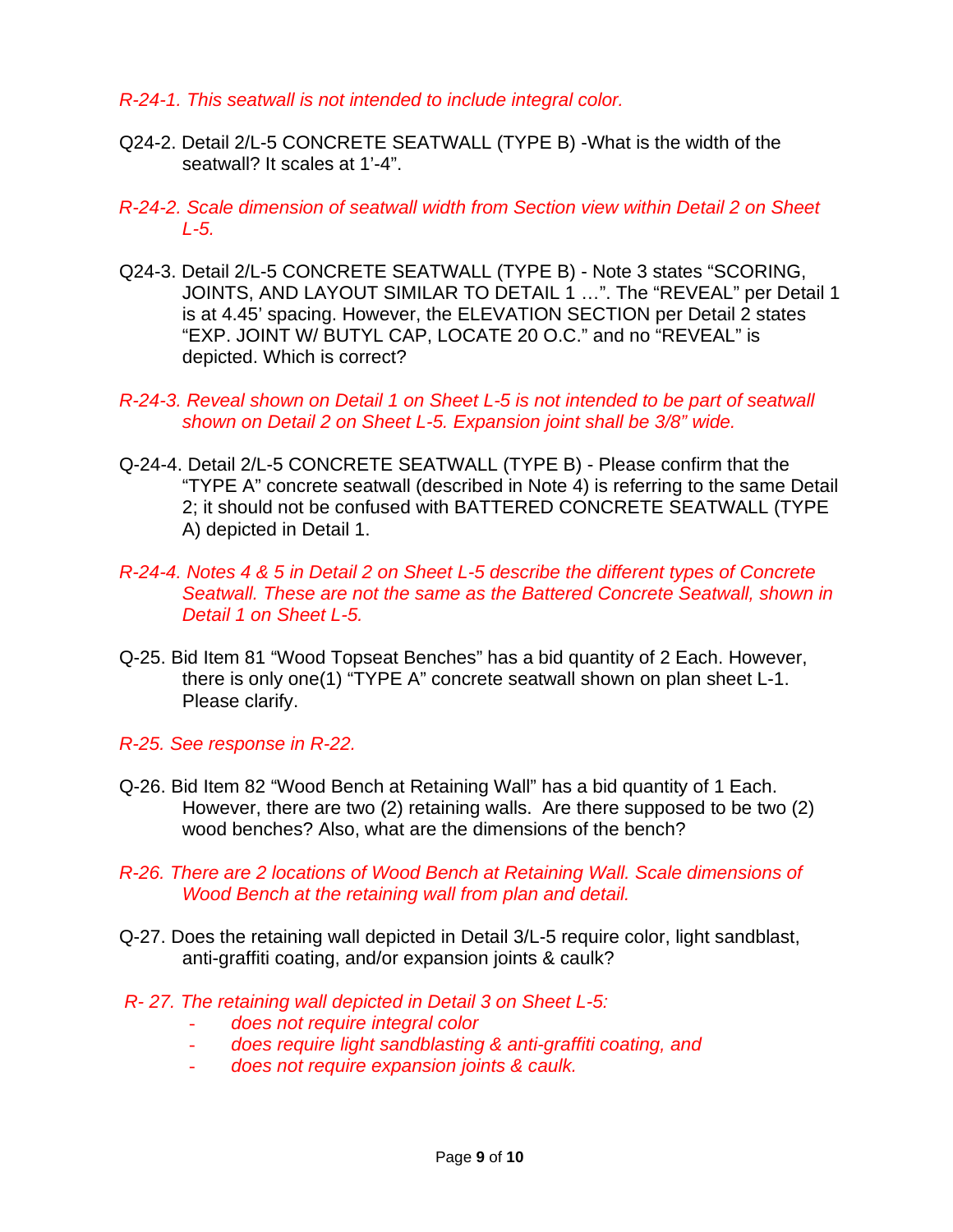**All RFI requests were due by January 8, 2021 and the County provided responses on January 15, 2021 and January 25, 2021. The County will not be providing responses to additional RFI's.**

Updated as of January 25, 2021 at 3:30 P.M. F:\Users\design\C3D\E4948000\_Coyote Point Eastern Promenade\Docs\Bid Process (09-13 15b)\RFI\RFI\_County Responses 3.docx